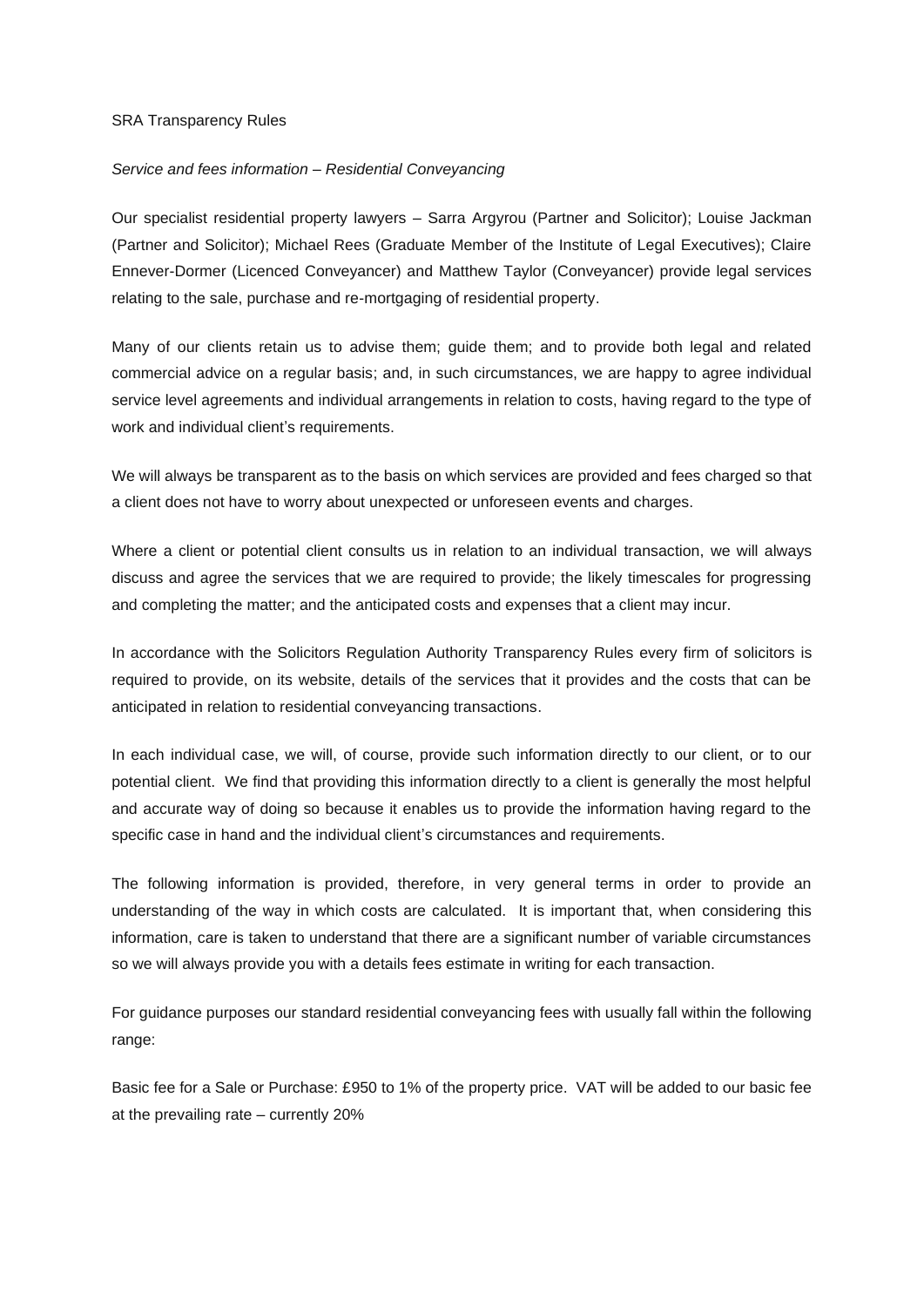Other fees that may be charged include: a bank transfer administration fee of £40 plus vat; a land transaction return fee of £75 plus vat; a Help to Buy fee of £150 plus vat; a Help to Buy ISA fee of £50 plus vat.

The work that will typically be undertaken for the fee agreed with you will include:

- taking your initial instructions and giving you preliminary advice;
- undertaking compliance obligations, including those required under the relevant and see money laundering legislation;
- preparing/receiving and considering contract documents;
- preparing/answering preliminary enquiries;
- carrying out the required/recommended searches where property is being purchased;
- obtaining an considering planning documents as required
- advising you on all documents and searches and preparing a precontract report for your consideration;
- arranging for you to sign the contract and transfer;
- checking that finance has been arranged and is in place;
- agreeing a completion date;
- receiving deposit monies;
- exchanging contracts;
- completing the purchase;
- dealing with a payment of Stamp Duty Land Tax where a property is being purchased;
- dealing with the registration at the land registry where a property is being purchased;
- serving any requisite notices.

Where a lease extension, a residential tenancy agreement or a declaration of trust is required – these are specialist areas that do not fall within the scope of an ordinary residential conveyancing transaction. We will provide a separate estimate of fees for such work if required.

A number of factors may make the transaction more complex and therefore lead to the basic fee increasing or towards our fees being at the higher end of the range. For example:

- Where the transaction is to be progressed in an unusually short time frame. If a period of less than 2 weeks is required between exchange and completion we will usually at £150 plus vat to the fee.
- Where title is not registered at the Land Registry;
- Shared ownership transactions:
- Contract races
- Where there is an actual or perceived defect in title
- Help to Buy transactions